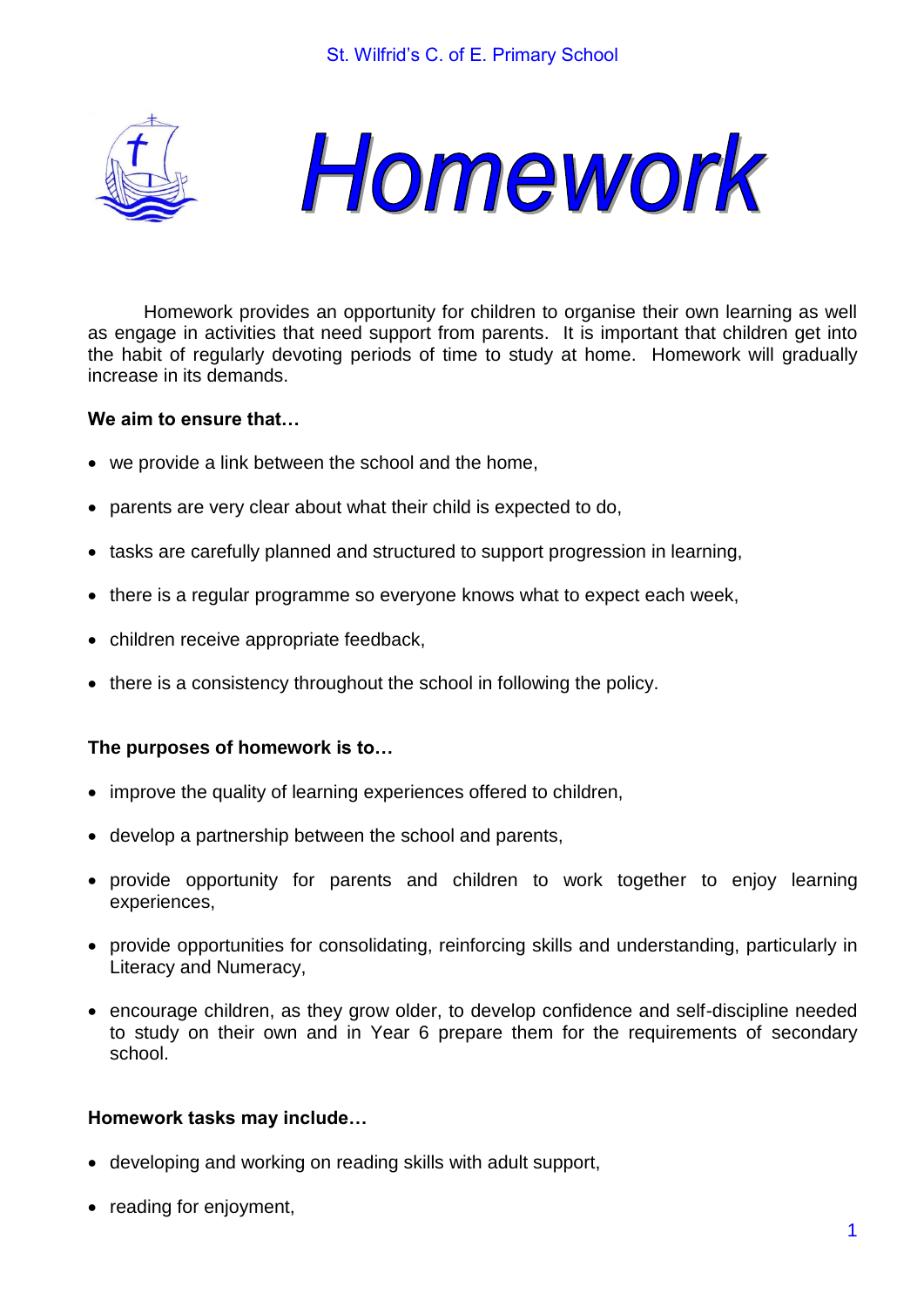- finding out information,
- preparing an oral presentation,
- completing writing assignments,
- learning times tables and spellings,
- completing any unfinished tasks,
- I.C.T./ research tasks involving supervised use of the internet,
- other small tasks at the discretion of the teacher.

### **Homework Expectation**

| <b>Foundation 2</b> | Reading and sounds                                                                             |
|---------------------|------------------------------------------------------------------------------------------------|
| Year 1              | Reading<br>Counting practice<br>Spelling                                                       |
| Year <sub>2</sub>   | Reading<br>Number bonds<br>Spelling<br>Informal Literacy/ Numeracy                             |
| Year <sub>3</sub>   | Reading<br><b>Tables/ Number bonds</b><br>Spelling<br>Formal Homework introduced after Easter  |
| Year 4              | Reading<br><b>Tables/ Number bonds</b><br>Spelling<br><b>Formal Homework</b>                   |
| Year <sub>5</sub>   | Reading<br><b>Tables/ Number bonds</b><br>Spelling<br>Formal Homework (2 pieces)               |
| Year <sub>6</sub>   | Reading<br><b>Tables/ Number bonds</b><br>Formal Homework (2 pieces)<br><b>SAT Preparation</b> |

Children in Key Stage 2 (classes 3, 4, 5 & 6) are expected to read 3 times each week with a parent/ carer and independently each day.

# **The class teacher will…**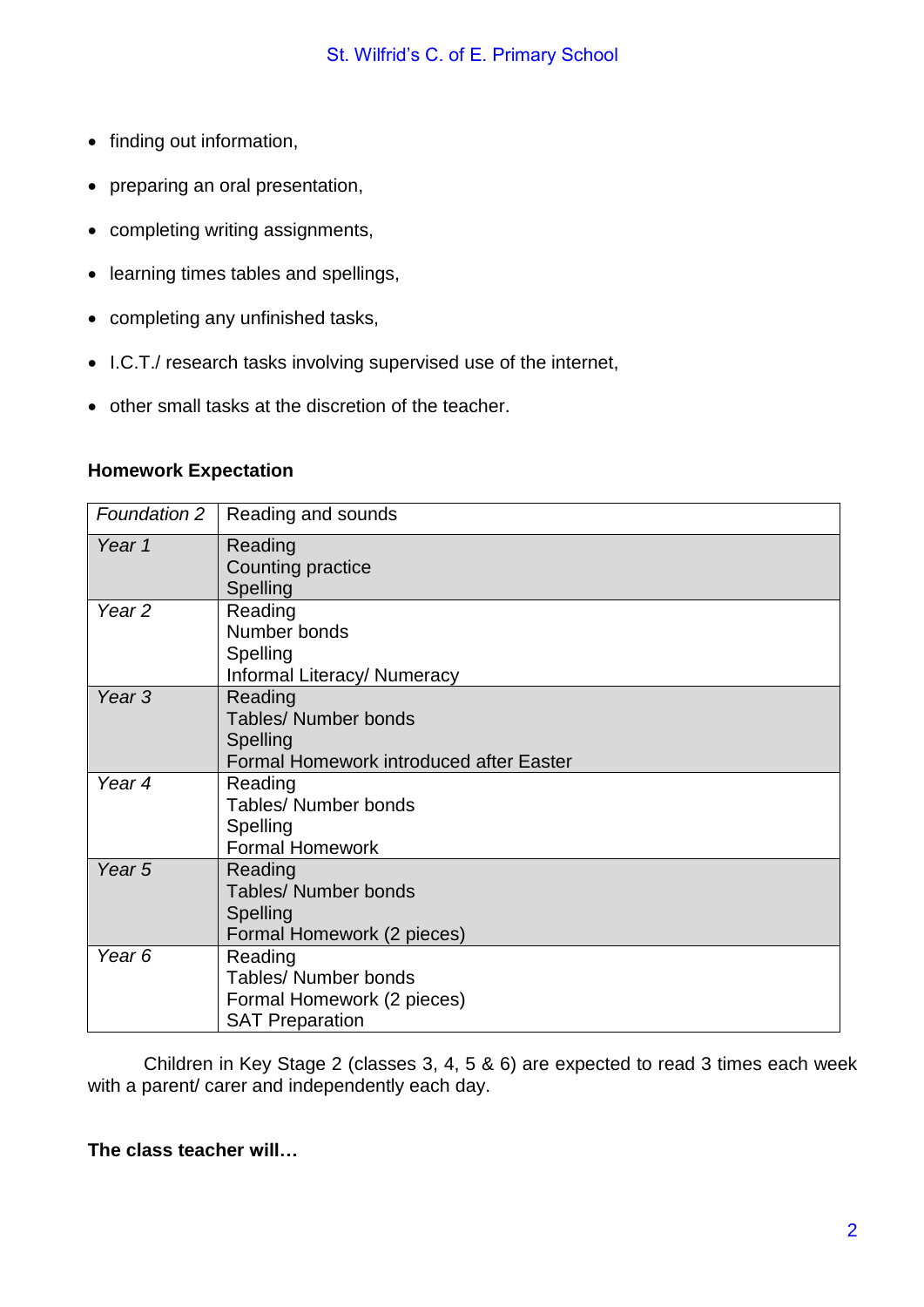- provide an outline to parents of the homework tasks for their class together with guidance on how they might help their children,
- set up regular homework in an easily followed routine,
- provide opportunities for parents to discuss their child's work,
- send home a reading diary which will be checked regularly,
- check that the homework is meeting pupils needs,
- recognise children who regularly complete homework tasks with encouragement and praise.

### **Parents and carers will…**

- provide a reasonably peaceful, suitable place where the child can do their homework,
- make it clear to the child that they value homework and support the school in explaining how it can help with their learning,
- encourage and praise the children when they have completed their homework,
- become actively involved in homework activities,
- comment in the reading diary regularly.

#### *Guidance for parents and carers…*

- 1. Find a convenient time that is suitable for the whole family to put aside for work time.
- 2. If possible, make a space available for your child to work.
- 3. Be sympathetic to your child's needs.
- 4. Ask before you leap in with help.
- 5. Support when needed.
- 6. Be aware of what your child needs to complete the given task.
- 7. Be a gentle supporter and praise all efforts not just completed tasks.
- 8. Encourage organisational skills.
- 9. Try to make the time spent special in some way.
- 10.Try and build in some kind of reward when homework is complete.